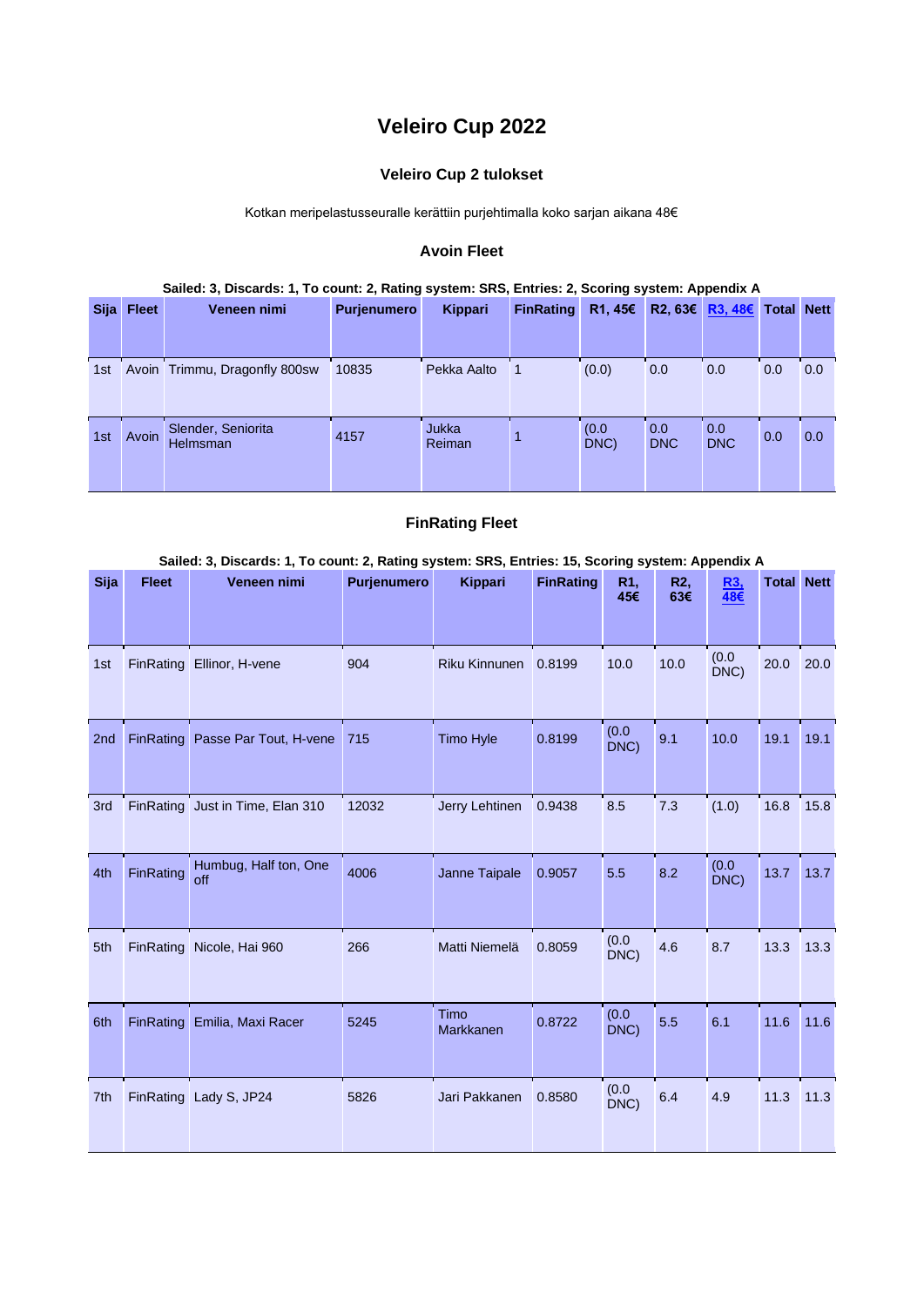| Sija | <b>Fleet</b>     | Veneen nimi                           | Purjenumero    | <b>Kippari</b>           | <b>FinRating</b> | R1,<br>45€    | R2,<br>63€        | R <sub>3</sub><br>48€ | <b>Total Nett</b> |      |
|------|------------------|---------------------------------------|----------------|--------------------------|------------------|---------------|-------------------|-----------------------|-------------------|------|
|      |                  |                                       |                |                          |                  |               |                   |                       |                   |      |
| 8th  | <b>FinRating</b> | Kismet, A-vene                        | $\overline{7}$ | Tiina<br>Saavalainen     | 0.8673           | (0.0)<br>DNC) | 2.8               | 7.4                   | 10.2              | 10.2 |
| 9th  | FinRating        | SoWhat                                | 132            | Pertti Wilen, H-<br>vene | 0.8199           | 4.0           | 3.7               | (0.0)<br>DNC)         | 7.7               | 7.7  |
|      | 10th FinRating   | KEO, Guy 33                           | 1257           | Juhani<br>Hyytiäinen     | 0.9006           | 7.0           | (0.0)<br>DNC)     | 0.0<br><b>DNC</b>     | 7.0               | 7.0  |
|      |                  | 11th FinRating Ulla II, Seaking 34    | 5610           | Kari Streng              | 0.9304           | 2.5           | (0.0)<br>DNC)     | 3.6                   | 6.1               | 6.1  |
| 12th | FinRating        | Suomenlahden<br>Ykkönen, Mach3 3/4Ton | 2112           | <b>Tero Glan</b>         | 0.9484           | 1.0           | 1.9               | (0.0)<br>DNC)         | 2.9               | 2.9  |
|      | 13th FinRating   | Sade                                  | 7983           | Laura<br>Pulkkinen       | 0.9195           | (0.0)<br>DNC) | 0.0<br><b>DNC</b> | 2.3                   | 2.3               | 2.3  |
|      | 14th FinRating   | Grace, Ridas 77                       | 10968          | Arne<br>Tuhkunen         | 0.8384           | (0.0)<br>DNC) | 1.0               | 0.0<br><b>DNC</b>     | 1.0               | 1.0  |
|      | 15th FinRating   | Kristiina, FE83                       | 2980           | <b>Martti Mela</b>       | 0.8324           | (0.0)<br>DNC) | 0.0<br><b>DNC</b> | 0.0<br><b>DNC</b>     | 0.0               | 0.0  |

# **R3, 48€ - Avoin Fleet**

|  | Start: Start 1, Finishes: Finish time, Time: 18.05 |  |  |
|--|----------------------------------------------------|--|--|
|  |                                                    |  |  |

| Sija | <b>Fleet</b> | Veneen nimi                         | <b>Purjenumero</b> | Kippari       |                  | <b>FinRating Elapsed Corrected Points</b> |     |
|------|--------------|-------------------------------------|--------------------|---------------|------------------|-------------------------------------------|-----|
|      |              | Avoin Trimmu, Dragonfly 800sw 10835 |                    | Pekka Aalto 1 | 00:37:57 0:37:57 |                                           | 0.0 |

# **R3, 48€ - FinRating Fleet**

| <b>Sija</b> | <b>Fleet</b> | Veneen nimi                          | <b>Purjenumero</b> | Kippari   |        |                  | <b>FinRating Elapsed Corrected Points</b> |      |
|-------------|--------------|--------------------------------------|--------------------|-----------|--------|------------------|-------------------------------------------|------|
|             |              |                                      |                    |           |        |                  |                                           |      |
|             |              |                                      |                    |           |        |                  |                                           |      |
|             |              |                                      |                    |           |        |                  |                                           |      |
|             |              | FinRating Passe Par Tout, H-vene 715 |                    | Timo Hyle | 0.8199 | 00:43:45 0:35:52 |                                           | 10.0 |
|             |              |                                      |                    |           |        |                  |                                           |      |
|             |              |                                      |                    |           |        |                  |                                           |      |
|             |              |                                      |                    |           |        |                  |                                           |      |

### **Start: Start 1, Finishes: Finish time, Time: 18.05**